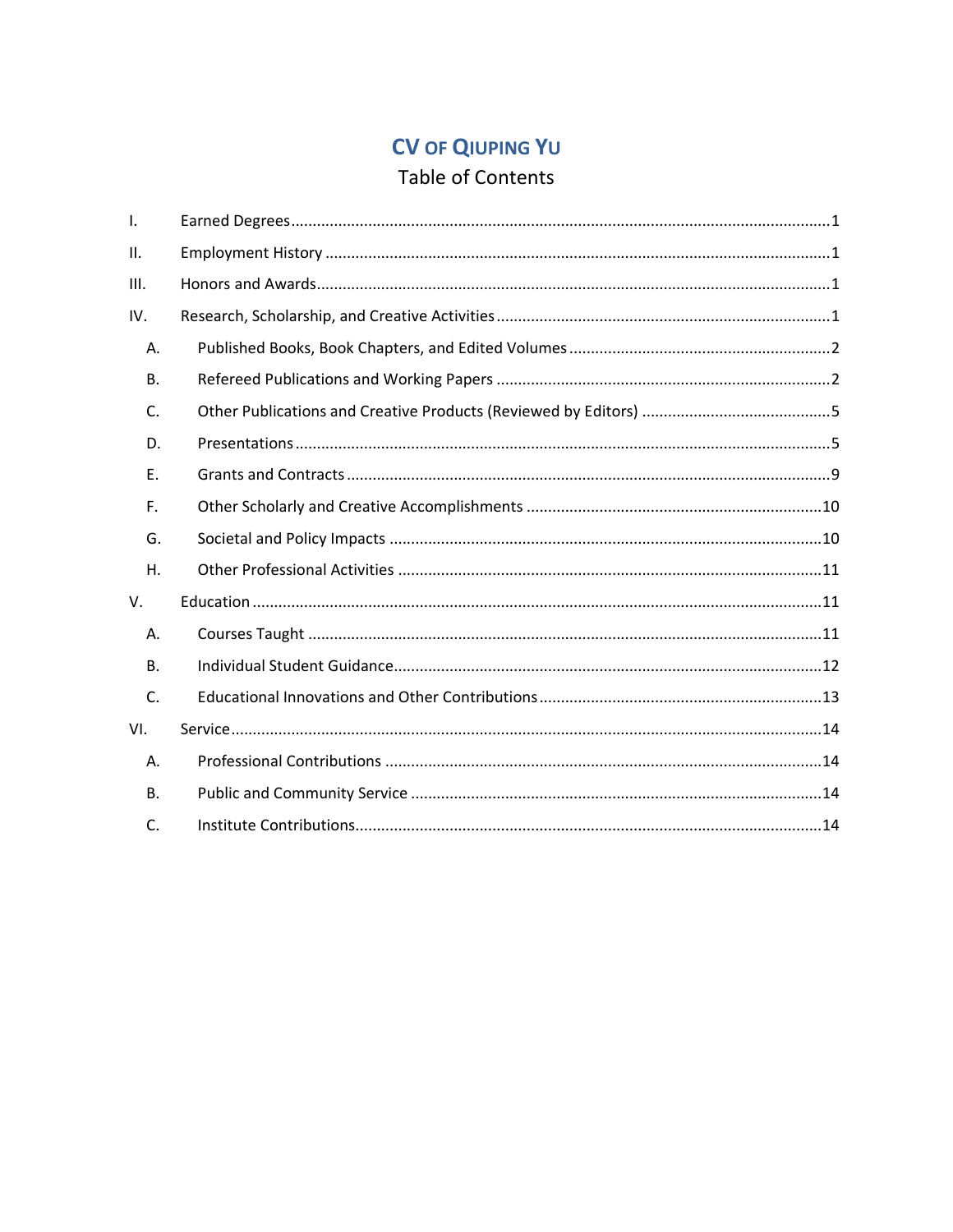## **Qiuping Yu**

Assistant Professor, Operations Management, Scheller College of Business, Georgia Tech 800 West Peachtree St. NW, Atlanta, GA 30308. Phone: 404-894-0211 Email: [qiuping.yu@scheller.gatech.edu](mailto:qiuping.yu@scheller.gatech.edu) Web[: https://qiupingyu.com/](https://qiupingyu.com/)

## <span id="page-1-0"></span>**I. Earned Degrees**

Northwestern University, Evanston, IL PhD, Industrial Engineering and Management Sciences, December 2014. Dissertation: Delay Announcements in Services: Theory and Empirics Advisors: Gad Allon, Achal Bassamboo, and Seyed Iravani

Northwestern University, Evanston, IL M.A, Economics, June 2014.

Hong Kong University of Science & Technology (HKUST), Kowloon, HK B.Sc, Mathematics and Physics, June 2009. (First Class Honor)

## <span id="page-1-1"></span>**II. Employment History**

Scheller College of Business, Georgia Institute of Technology, Atlanta, GA Assistant Professor, Operations Management, June 2019 – present (*Tenure granted in April 2022*) Faculty Affiliate, Georgia Tech Supply Chain and Logistics Institute, 2019 – present

Kelley School of Business, Indiana University, Bloomington, IN Assistant Professor, Operations & Decision Technologies, January 2015 – May 2019

## <span id="page-1-2"></span>**III. Honors and Awards**

#### <span id="page-1-3"></span>**Research**

- 1. First Prize, *2021 INFORMS Service Science Best Cluster Paper Award*, with Yiming Zhang and Yong-Pin Zhou: "Delay Information in Virtual Queues: A Large-Scale Field Experiment on a Major Ride-sharing Platform."
- 2. Second Prize, *2021 Overseas Chinese Scholars Association in Management Science and Engineering (CSAMSE) Practice Award*, with Yiming Zhang and Yong-Pin Zhou: "Delay Information in Virtual Queues: A Large-Scale Field Experiment on a Major Ride-sharing Platform."
- 3. Finalist, *2021 INFORMS Behavioral Operations Management Best Paper Award*, with Yiming Zhang and Yong-Pin Zhou: "Delay Information in Virtual Queues: A Large-Scale Field Experiment on a Major Ride-sharing Platform."(One of the 5 finalists selected among 59 submissions.)
- 4. Third Prize, *2019 INFORMS Best Service Science Paper Award*, with Masoud Kamalahmadi and Yong-Pin Zhou: "Call to Duty: Just-in-Time Scheduling in a Restaurant Chain." (Selected from among 51 papers submitted to this annual competition.)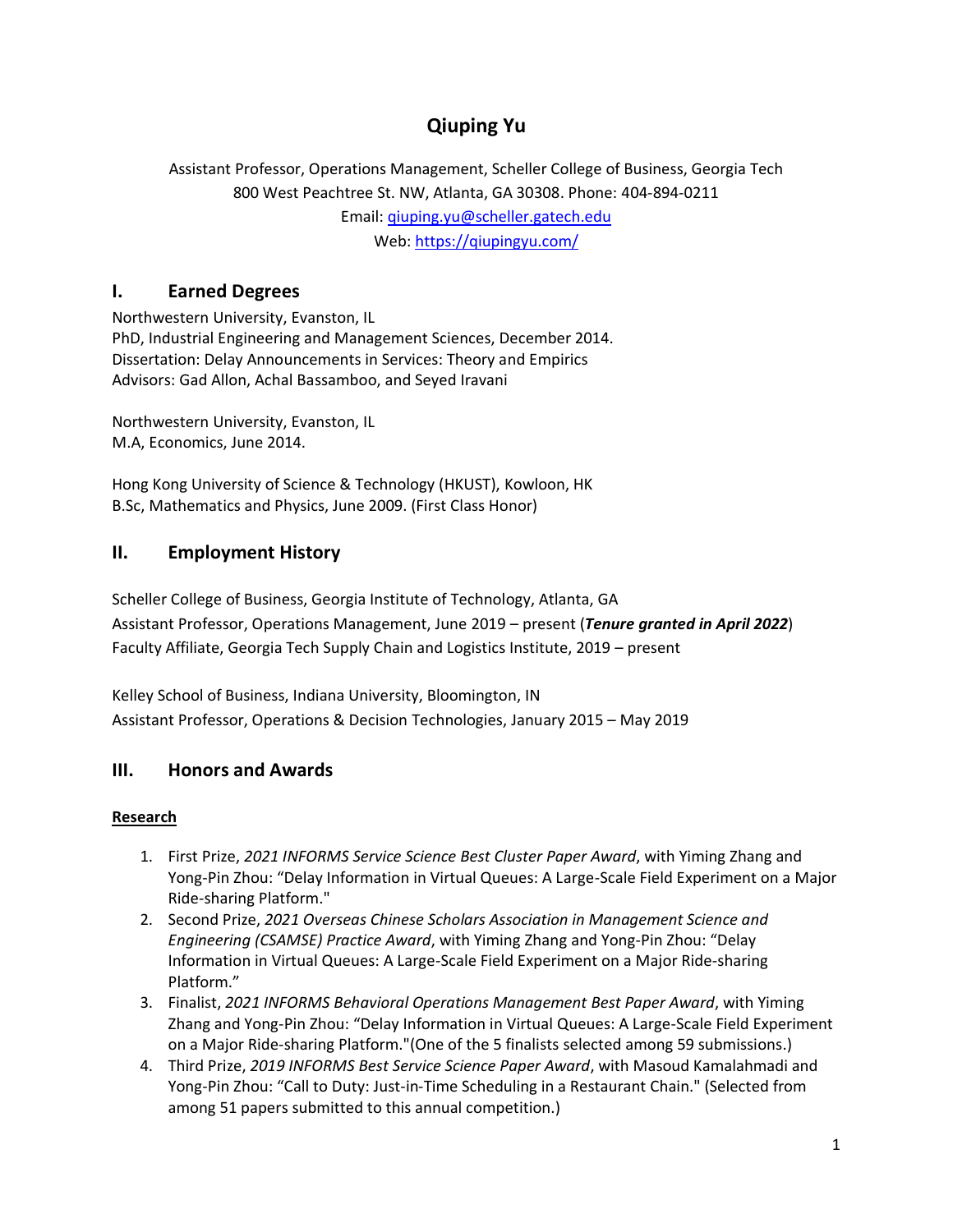- 5. Advisor of Eric Webb for the paper "Linking Delay Announcements, Abandonment, and Staffing: A Behavioral Perspective", which was selected as a Finalist, *2017 IBM Service Science Best Student Paper Award*.
- 6. First Prize, *2016 Overseas Chinese Scholars Association in Management Science and Engineering (CSAMSE) Annual Conference/Columbia University China Business Initiative Best Paper Award* (\$800), with Gad Allon and Achal Bassamboo: "How do Delay Announcements Shape Customer Behavior? An Empirical Study."
- 7. *Faculty Research Award*, Kelley School of Business, Indiana University, 2017 (Research award given annually to one faculty in operations management, \$1000).
- 8. *Manufacturing & Service Operations Management Meritorious Service Award*, 2018, 2019, 2020, 2021.
- 9. *Management Science Meritorious Service Award*, 2016, 2017, 2021
- 10. *Wharton Customer Analytics Initiative (WCAI) Data Grant Award* (with Shawn Mankad and Masha Shunko), 2015.
- 11. *Paul and May Chu Research Award*, HKUST, 2008.

## **Teaching and Other Awards**

- 12. Student Recognition of Excellence in Teaching (University Level), Georgia Tech, Spring 2021
- 13. Thank-a -Teacher note and certificate, Georgia Tech, Spring 2020.
- 14. Walter Murphy Fellowship, Northwestern University, 2009.
- 15. Nominee (only two), Valedictorian, HKUST, 2009.
- 16. Outstanding Student Scholarship (Full Tuition and Stipend), HKUST, 2005- 2009.
- 17. Leadership Fellowship, HKUST, 2007.

## **IV. Research, Scholarship, and Creative Activities**

Please note: \*Indicates publications that resulted from work done at Georgia Tech and **student co-authors** are listed in **boldface**.

## <span id="page-2-0"></span>**A. Published Books, Book Chapters, and Edited Volumes**

No Data.

## <span id="page-2-1"></span>**B. Refereed Publications and Working Papers**

#### **B1. Published and Accepted Journal Articles**

- 1. Yu, Qiuping, Gad Allon, and Achal Bassamboo (2017). How do Delay Announcements Shape Customer Behavior? An Empirical Study. *Management Science*, 63(1), 1-20. [\(Link\)](https://doi.org/10.1287/mnsc.2015.2335)
	- a. First Prize Winner, CSAMSE Annual Conference/Columbia University China Business Initiative Best Paper Award, 2016 (\$800).
	- b. Lead Article.
- 2. Yu, Qiuping, Gad Allon, Achal Bassamboo, and Seyed Iravani (2018). Managing Customer Expectations and Priorities in Service Systems. *Management Science*, 64(8), 3942-3970. [\(Link\)](https://doi.org/10.1287/mnsc.2017.2785)
	- a. Featured in Harvard Business Review (digital article), 2020. [\(Link\)](https://hbr.org/2020/10/when-providing-wait-times-it-pays-to-underpromise-and-overdeliver)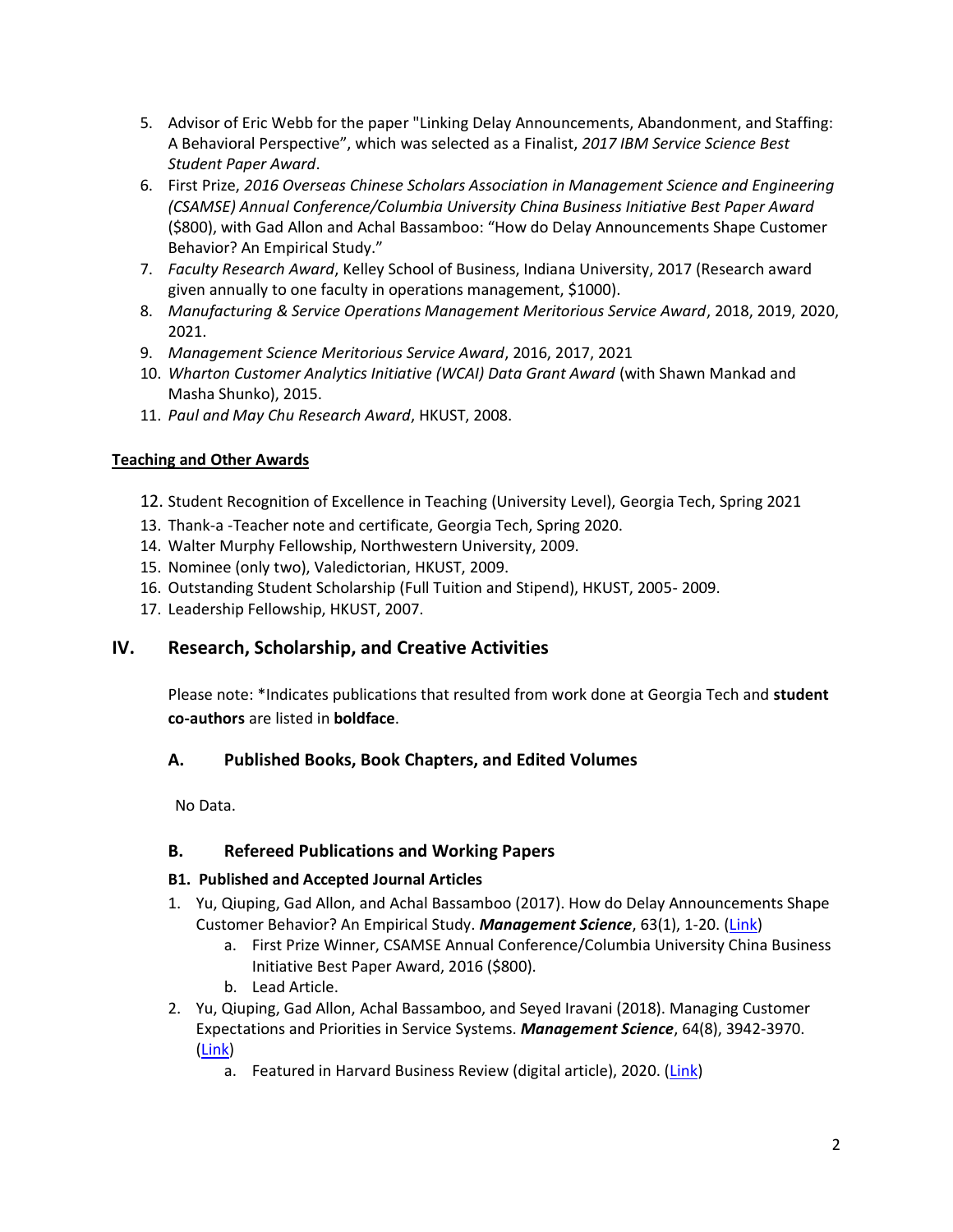- 3. \*Yu, Qiuping, Gad Allon, and Achal Bassamboo (2021). The Reference Effect of Delay Announcements: A Field Experiment. Published Online, *Management Science*. [\(Link\)](https://doi.org/10.1287/mnsc.2020.3870)
	- a. Featured in INFORMS Resoundingly Human Podcast (featured guest), 2020. [\(Link\)](https://pubsonline.informs.org/do/10.1287/orms.2020.05.30p/full/)
	- b. Featured in Harvard Business Review (digital article), 2020. [\(Link\)](https://hbr.org/2020/10/when-providing-wait-times-it-pays-to-underpromise-and-overdeliver)
- 4. **\*Masoud Kamalahmadi**, Qiuping Yu, and Yong-Pin Zhou (2021). Call to Duty: Just-in-Time Scheduling in a Restaurant Chain. Published Online, *Management Science*. [\(Link\)](https://doi.org/10.1287/mnsc.2020.3877)
	- a. Featured in Harvard Business Review (January/February 2020 print issue). [\(Link\)](https://qiupingyucom.files.wordpress.com/2021/06/the-costs-of-last-minute-scheduling.pdf)
	- b. Featured in INFORMS Press Release. [\(Link\)](https://www.informs.org/About-INFORMS/News-Room/Press-Releases/New-Research-Shows-Unpredictable-Work-Schedules-Impact-Restaurant-Revenue)
	- c. Featured in KCBS News Radio San Francisco (live interview, 2021). [\(Link\)](https://www.audacy.com/kcbsradio)
	- d. Third Prize, INFORMS Best Service Science Paper Award, 2019.
- 5. \*Qiuping Yu, **Yiming Zhang**, and Yong-Pin Zhou. Delay Information in Virtual Queues: A Large-Scale Field Experiment on a Ride-sharing Platform. *Accepted, Management Science* (**Fast Track**). [\(Link\)](https://papers.ssrn.com/sol3/papers.cfm?abstract_id=3687302)
	- a. DiDi Research Grant Award 2018 (\$23,783).
	- b. The bar for the fast track is higher than the regular track at MS. The acceptance rate for fast-track submissions is around **5%** in 2020. (From the editor 2021: [Link\)](https://pubsonline.informs.org/doi/pdf/10.1287/mnsc.2020.3926)
	- c. First Place, 2021 INFORMS Service Science Best Paper Award Competition.
	- d. Second Place, 2021 CSAMSE Practice Award.
	- e. Finalist, 2021 INFORMS Behavioral Operations Management best working paper award (one of the five finalists among 59 submissions).
	- f. Featured in Harvard Business Review (January/February 2021 print issue). [\(Link\)](https://qiupingyucom.files.wordpress.com/2020/12/a-better-way-to-manage-virtual-queues.pdf)
	- g. Featured in Harvard Business Review (digital article, Oct 2020). [\(Link\)](https://hbr.org/2020/10/when-providing-wait-times-it-pays-to-underpromise-and-overdeliver)
- 6. \*Qiuping Yu, Shawn Mankad, and Masha Shunko. Evidence of The Unintended Labor Scheduling Implications of Minimum Wage. *Accepted, Manufacturing & Service Operations Management* [\(Link\)](https://papers.ssrn.com/sol3/papers.cfm?abstract_id=3863757)
	- a. *Featured in Wall Street Journal. (*[Link](https://www.wsj.com/articles/more-hidden-costs-in-the-fight-for-15-11624401328)*)*
	- b. Featured in *Bloomberg Businessweek. (*[Link](https://www.bloomberg.com/news/articles/2021-06-23/a-higher-minimum-wage-can-lead-employers-to-lower-compensation)*)*
	- c. Featured in *American Enterprise Institute for Public Policy Research (AEI.org) (*[Link](https://www.aei.org/carpe-diem/who-d-a-thunk-it-mandated-minimum-wage-increases-have-adverse-effects-and-lead-to-lower-compensation/)*)*
	- d. Featured in *Cato Institute (cato.org).* [\(Link\)](https://www.cato.org/blog/retailers-adjust-work-schedules-offset-minimum-wage-hikes)
	- e. Featured in *Foundation for Economic Education (FEE.org).* [\(Link\)](https://fee.org/articles/harvard-business-review-minimum-wage-hikes-led-to-lower-worker-compensation-new-research-shows/)
	- f. Featured in Harvard Business Review (digital article, June 2021). [\(Link\)](https://hbr.org/2021/06/research-when-a-higher-minimum-wage-leads-to-lower-compensation)

#### **B2. Submitted Journal Articles**

- *7.* \*Shawn Mankad, Masha Shunko, and Qiuping Yu. Too Close for Comfort? Understanding Peer Effects in Large Franchised Networks. *Major Revision, Production and Operations Management* (POMS). [\(Link\)](https://privpapers.ssrn.com/sol3/papers.cfm?abstract_id=3912170)
	- a. Wharton Customer Analytics Institute Data Grant Award.
- 8. \***Eric Webb**, Qiuping Yu and Kurt Bretthauser. Linking Delay Announcements, Abandonment, and Service Time. *Reject & Resubmit, Operations Research* [\(Link\)](https://papers.ssrn.com/sol3/papers.cfm?abstract_id=3706565)
	- a. Previously titled: "Linking Delay Announcements, Abandonment, and Staffing: A Behavioral Perspective."
	- b. Featured in Harvard Business Review (digital article, Oct 2020). [\(Link\)](https://hbr.org/2020/10/when-providing-wait-times-it-pays-to-underpromise-and-overdeliver)
	- c. Finalist, IBM Service Science Best Student Paper Award, 2017.
- *9.* Qiuping Yu, Masha Shunko, and Shawn Mankad. A Quality Value Chain Network: Linking Supply Chain Quality to Customer Lifetime Value. *Reject & Resubmit, Management Science*. [\(Link\)](https://papers.ssrn.com/sol3/papers.cfm?abstract_id=2979592)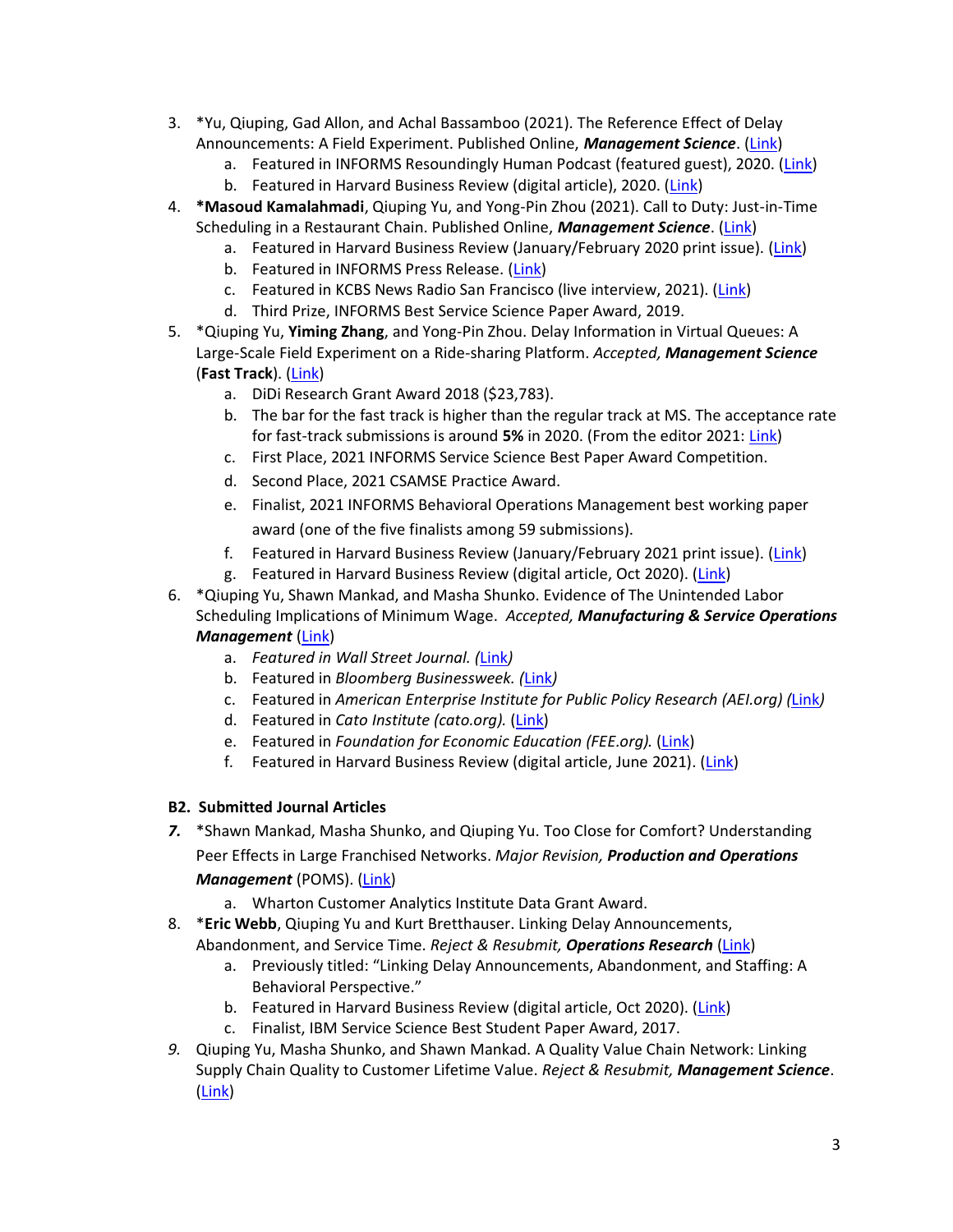a. Wharton Customer Analytics Institute Data Grant Award

#### **B3. Research in Progress**

- 10. \*Qiuping Yu, **Yiming Zhang**, and Yong-Pin Zhou. On the Display Format and Granularity of Wait Time Information: A Large-scale Field Experiment on A Ridesharing Platform. *In preparation for submission to Management Science.*
- *11.* **\*Masoud Kamalahmadi**, Qiuping Yu, and Yong-Pin Zhou. The Role of Workers' Gender and Race in Perceived Service Quality: Evidence from a national Restaurant Chain in the US. *In preparation for submission to Management Science.*
- *12.* \*Qiuping Yu, **Yiming Zhang** and Yong-Pin Zhou. Optimizing Real-time Compensation for Waiting in Queue: A Personalized Algorithm Validated by a Field Experiment on a ridesharing platform. *Finished running the field experiment and preliminary results are available.*
- 13. **\*Ziqi Dong**, Guangwen Kong, and Qiuping Yu. Timing Matters: Sourcing Workers in Ondemand Freight Matching Platforms. *Preliminary Results Available.*
- 14. \*Qiuping Yu. Fairness in Algorithm-driven Scheduling. *Data collected and cleaned.*
- 15. \***Jonathan Zhou**, **Zheng Dong**, Qiuping Yu and Yao Xie. Fairness in Policing and Crime Prevention: a machine learning approach with causal inference. *Preliminary results available*

#### **B4. Conference Proceedings (Refereed)**

- 16. \*Qiuping Yu, **Yiming Zhang**, and Yong-Pin Zhou. Delay Information in Virtual Queues: A Large-Scale Field Experiment on a Ride-sharing Platform. *Proceedings of the Market Innovation Workshop, May 2021, Columbia University, New York, NY.*
- *17.* \*Qiuping Yu, **Yiming Zhang**, and Yong-Pin Zhou. On the Display Format and Granularity of Wait Time Information: A Large-scale Field Experiment on A Ridesharing Platform. *Proceedings of the MSOM conference, June 2021, Indiana University, Bloomington, IN.*
- *18.* **\*Masoud Kamalahmadi**, Qiuping Yu, and Yong-Pin Zhou. The Role of Workers' Gender and Race in Perceived Service Quality: Evidence from a national Restaurant Chain in the US. *Proceedings of the MSOM conference, June 2021, Indiana University, Bloomington, IN.*
- 19. **\*Masoud Kamalahmadi**, Qiuping Yu, and Yong-Pin Zhou. Call to Duty: Just-in-Time Scheduling in a Restaurant Chain. *Proceedings of the Empirical Workshop, September 2019, the Wharton School, University of Pennsylvania*.
- 20. **Masoud Kamalahmadi**, Qiuping Yu, and Yong-Pin Zhou. Call to Duty: Just-in-Time Scheduling in a Restaurant Chain. *Proceedings of the Behavioral Operations Workshop, July 2018, University of Texas at Dallas, Dallas, TX.*
- 21. Yu, Qiuping, Gad Allon, and Achal Bassamboo. The Reference Effect of Delay Announcements: A Field Experiment. *Proceedings of the MSOM Conference, July 2018, University of Texas at Dallas, Dallas, TX.*
- 22. Qiuping Yu, Masha Shunko, and Shawn Mankad. A Quality Value Chain Network: Linking Supply Chain Quality to Customer Lifetime Value. *Proceedings of the MSOM Conference, 2017, University of North Carolina, Chapel Hill, NC.*
- 23. **Eric Webb**, Qiuping Yu and Kurt Bretthauser. Linking Delay Announcements, Abandonment, and Service Time. *Proceedings of the Behavioral Operations Workshop, 2016, University of Wisconsin, Madison, WI.*
- 24. Yu, Qiuping, Gad Allon, Achal Bassamboo, and Seyed Iravani. Managing Customer Expectations and Priorities in Service Systems. *Proceedings of the MSOM Conference, 2014, University of Washington, Seattle, WA.*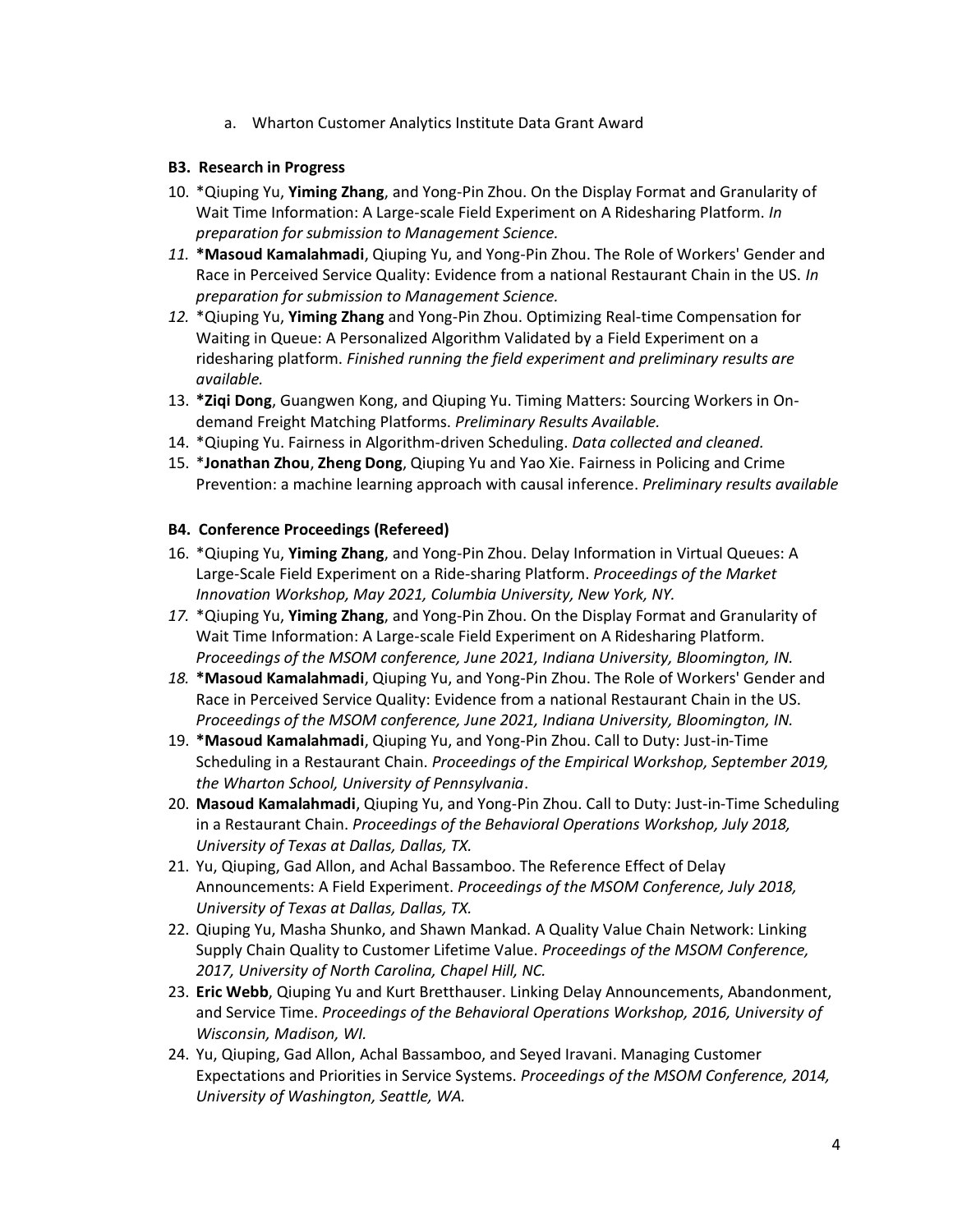- 25. Yu, Qiuping, Gad Allon, and Achal Bassamboo. How do Delay Announcements Shape Customer Behavior? An Empirical Study. *Proceedings of the MSOM Conference, 2013, INSEAD, Fontainebleau, France.*
- 26. Yu, Qiuping, Gad Allon, and Achal Bassamboo. How do Delay Announcements Shape Customer Behavior? An Empirical Study. *Proceedings of the MSOM Conference, 2012, Columbia University, New York, NY.*

## <span id="page-5-0"></span>**C. Other Publications and Creative Products (Reviewed by Editors)**

- 1. \*Qiuping Yu, Shawn Mankad, and Masha Shunko (2022). Evidence of the Unintended Labor Scheduling Implications of the Minimum Wage. Forthcoming, *Cato Research Briefs in Economic Policy*.
- 2. \*Qiuping Yu, Shawn Mankad, and Masha Shunko (2021). The Unintended Labor Scheduling Implications of Minimum Wage. *Harvard Business Review*. (digital article) [\(Link\)](https://hbr.org/2021/06/research-when-a-higher-minimum-wage-leads-to-lower-compensation#:~:text=We%20found%20that%20for%20every,benefits)%20decreased%20by%2014.9%25.).
- 3. \*Qiuping Yu (2020). When Providing Wait Times, It Pays to Underpromise and Overdeliver. *Harvard Business Review.* (digital article) [\(Link\)](https://hbr.org/2020/10/when-providing-wait-times-it-pays-to-underpromise-and-overdeliver).
	- Was translated to Chinese [\(Link\)](https://www.hbrkorea.com/article/view/atype/di/category_id/3_1/article_no/310/page/1), Traditional Chinese (Taiwan[, Link\)](https://www.hbrtaiwan.com/article_content_AR0010345.html?utm_source=rss&utm_medium=rss&utm_campaign=blog), Korean (Link), and Turkish [\(Link\)](https://hbrturkiye.com/blog/bekleme-surelerinin-belirtilenden-az-veya-fazla-taninmasi-ne-sonuclar-dogurur#.X9INTbTbJWM.linkedin).
- 4. \***Masoud Kamalahmadi**, Qiuping Yu and Yong-Pin Zhou (2020), "The Costs of Last-Minute Scheduling." *Harvard Business Review.* (Short IdeaWatch Article, January/February 2020 print issue) [\(Link\)](https://qiupingyucom.files.wordpress.com/2021/06/the-costs-of-last-minute-scheduling.pdf).
	- Was translated to Chinese [\(Link\)](https://hbr.nashrenovin.ir/ideawatch-januaryfebruary-2020/) and Persian (Link).
- 5. \*Qiuping Yu, **Yiming Zhang**, Yong-Pin Zhou (2021). "A Better Way to Manage Virtual Queues." *Harvard Business Review.* (Short IdeaWatch Article, January/February 2021 print issue) [\(Link\)](https://qiupingyucom.files.wordpress.com/2020/12/a-better-way-to-manage-virtual-queues.pdf).
	- Was translated to French [\(Link\)](https://hbr-russia.ru/innovatsii/issledovaniya/858122) and Russian (Link).

## <span id="page-5-1"></span>**D. Presentations**

#### **Invited Seminars**

- 1. The Unintended Labor Scheduling Implications of Minimum Wage. Rotterdam School of Management, Erasmus University, Netherlands, 2021
- 2. Delay Information in Virtual Queues: A Large-Scale Field Experiment on a Ride-sharing Platform. College of Business, The Nanyang Technological University, Singapore, 2021
- 3. Delay Information in Virtual Queues: A Large-Scale Field Experiment on a Ride-sharing Platform. *Johnson Graduate School of Management, Cornell University*, 2021.
- 4. Delay Information in Virtual Queues: A Large-Scale Field Experiment on a Ride-sharing Platform. *Booth School of Business, University of Chicago*, 2021 (Virtual).
- 5. Delay Information in Virtual Queues: A Large-Scale Field Experiment on a Ride-sharing Platform. *McCombs School of Business, The University of Texas at Austin*, 2021 (Virtual).
- 6. Delay Information in Virtual Queues: A Large-Scale Field Experiment on a Ride-sharing Platform. *Kelley School of Business, Indiana University (Consortium Friday Virtual Seminar Series)*, 2021 (Virtual).
- 7. Delay Information in Virtual Queues: A Large-Scale Field Experiment on a Ride-sharing Platform. *Industrial Engineering and Management, Technion - Israel Institute of Technology*, 2020 (Virtual).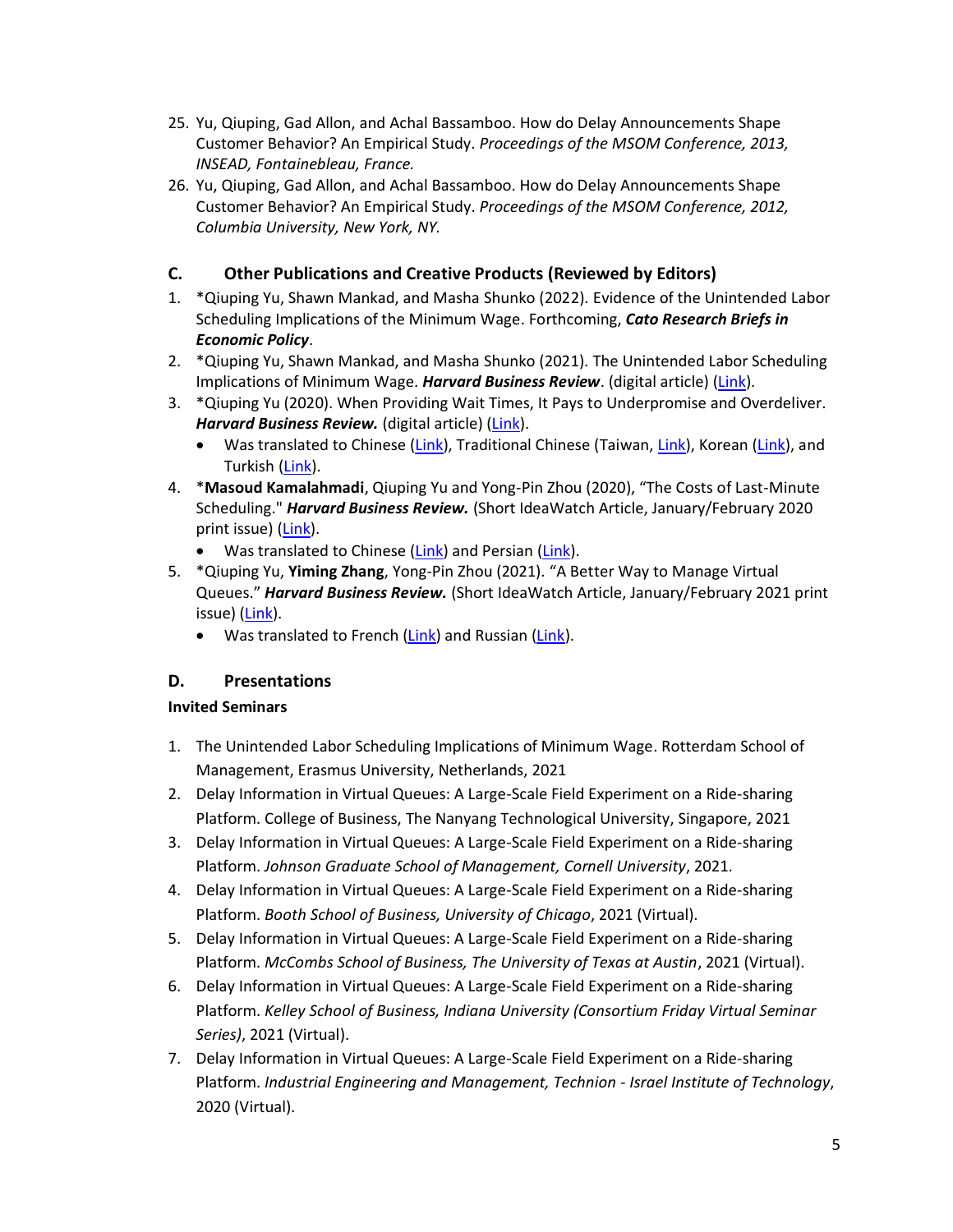- 8. What Are the Economic and Social Impacts of Algorithm-Driven Scheduling Practices? *Business, Environment and Society Speaker Series, Ray C. Anderson Center for Sustainable Business, Georgia Tech*, 2020 (Virtual).
- 9. What Are the Economic and Social Impacts of Algorithm-Driven Scheduling Practices? *Rutgers Business School, Rutgers University,* 2020 (Virtual).
- 10. How To Find Your Most Valuable Service Outlets? Measuring Influence Using Network Analysis. *Kenan-Flagler Business School, University of North Carolina*, 2020.
- 11. How To Find Your Most Valuable Service Outlets? Measuring Influence Using Network Analysis. *Kelley School of Business, Indiana University*, 2019
- 12. The Reference Effect of Delay Announcements: A Field Experiment. *Scheller College of Business, Georgia Institute of Technology*, 2018
- 13. The Reference Effect of Delay Announcements: A Field Experiment. *Kelley School of Business (Marketing Department Seminar), Indiana University*, 2018
- 14. The Reference Effect of Delay Announcements: A Field Experiment. *Foster School of Business, University of Washington*, 2018
- 15. The Reference Effect of Delay Announcements: A Field Experiment. *Carroll School of Management, Boston College*, 2017
- 16. A Quality Value Chain Network: Linking Supply Chain Quality to Customer Lifetime Value. *The Hong Kong University of Science and Technology (HKUST),* Hong Kong, 2017
- 17. A Quality Value Chain Network: Linking Supply Chain Quality to Customer Lifetime Value. *Hong Kong Polytechnic University*, Hong Kong, 2017
- 18. A Quality Value Chain Network: Linking Supply Chain Quality to Customer Lifetime Value. *City University of Hong Kong*, Hong Kong, 2017
- 19. My Road to Academia from IEMS. *Industrial Engineering and Management Sciences, Northwestern University (PhD Recruitment Seminar)*, 2016
- 20. How Do Delay Announcements Shape Customer Behavior? An Empirical Study. *Foster School of Business, University of Washington*, 2015
- 21. How Do Delay Announcements Shape Customer Behavior? An Empirical Study. *Kelley School of Business, Indiana University*, 2014
- 22. How Do Delay Announcements Shape Customer Behavior? An Empirical Study. *Lundquist College of Business, University of Oregon*, 2014
- 23. *How Do Delay Announcements Shape Customer Behavior? An Empirical Study.* University College of London, 2014

#### **Invited International Workshops**

- 1. Delay Information in Virtual Queues: A Large-Scale Field Experiment on a Ride-sharing Platform. *The Empirical Workshop, The Wharton School, University of Pennsylvania*, 2021 (Virtual).
- 2. Delay Information in Virtual Queues: A Large-Scale Field Experiment on a Ride-sharing Platform. *Marketplace Innovation Workshop, Columbia University*, 2021 (Virtual).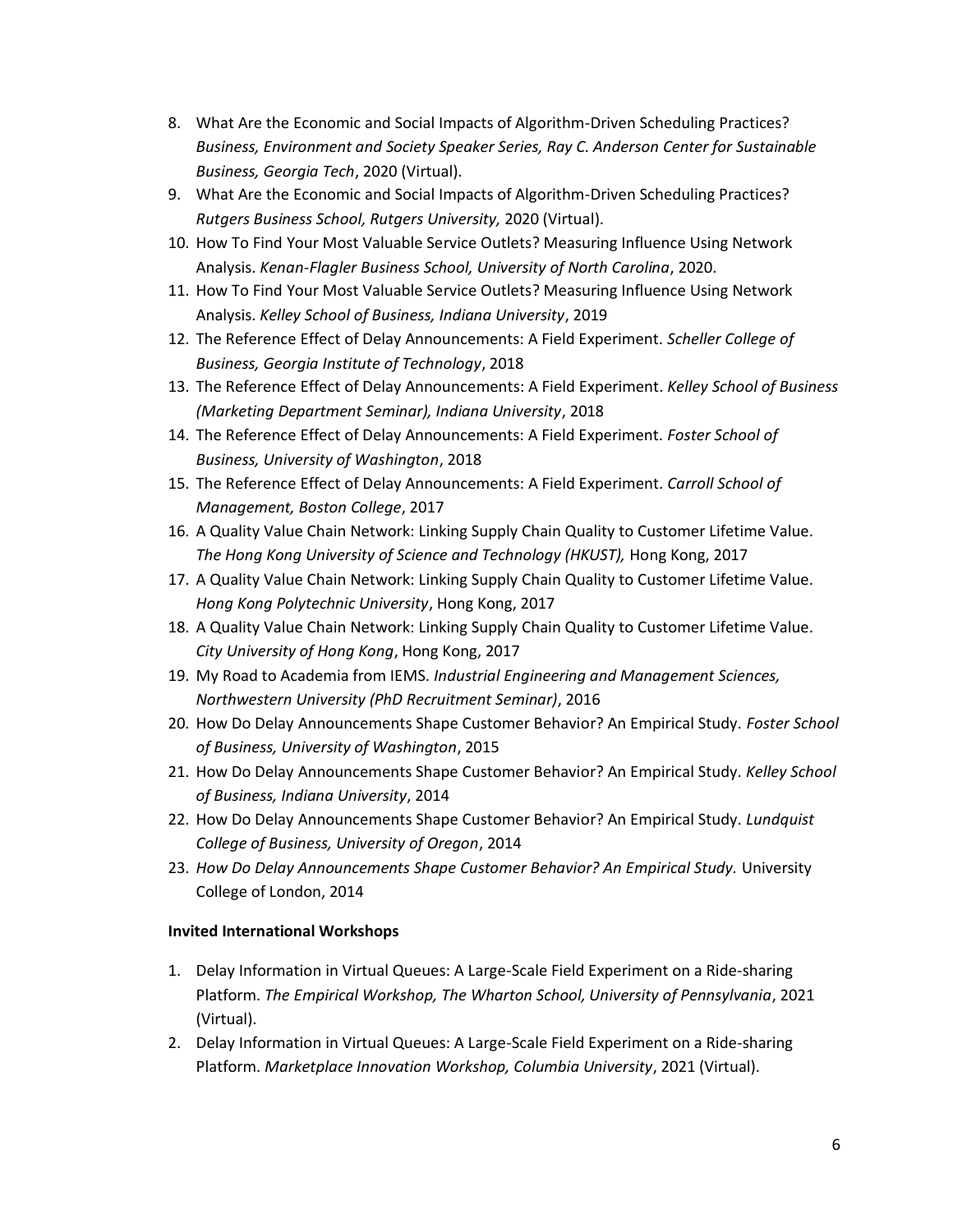- *3.* Delay Information in Virtual Queues: A Large-Scale Field Experiment on a Ride-sharing Platform. *Consortium for Operational Excellence in Retailing (COER), Harvard Business School, Harvard University,* 2020 (Virtual).
- 4. Call to Duty: Just-in-Time Scheduling in a Restaurant Chain. *The Empirical Workshop, The Wharton School, University of Pennsylvania*, 2019.
- 5. How To Find Your Most Valuable Service Outlets: Measuring Influence Using Network Analysis. *Consortium for Operational Excellence in Retailing (COER), Harvard Business School, Harvard University*, 2019.
- 6. Call to Duty: Just-in-Time Scheduling in a Restaurant Chain. *Behavioral Operations Workshop, University of Texas at Dallas*, 2018
- 7. A Quality Value Chain Network: Linking Supply Chain Quality to Customer Lifetime Value. *Consortium for Operational Excellence in Retailing (COER), Harvard Business School, Harvard University,* 2017
- 8. A Quality Value Chain Network: Linking Supply Chain Quality to Customer Lifetime Value. *Wharton Customer Analytic Initiatives (WCAI), The Wharton School, University of Pennsylvania,* 2017

## **Invited International Conference Presentations (**#Indicates student presentation**)**

- 1. Evidence of The Unintended Labor Scheduling Implications of Minimum Wage
	- 2021 INFORMS Annual Conference (Virtual)
- 2. The Role of Workers' Gender and Race in Perceived Service Quality: Evidence from a national Restaurant Chain in the US
	- 2021 MSOM Annual Conference (*Refereed*), Kelley School of Business, Indiana University (Virtual) #
	- 2022 POMS Annual Conference (Virtual) #
- 3. On the Display Formats and Granularities of Delay Information: A Large-scale Field Experiment on A Ridesharing Platform.
	- 2021 MSOM Annual Conference (*Refereed*), Kelley School of Business, Indiana University (Virtual) #
	- 2020 INFORMS Annual Conference (Virtual) #
- 4. Timing Matters: Sourcing Workers in On-demand Freight Matching Platforms
	- 2021 POMS Annual Conference (Virtual) #
- 5. Delay Information in Virtual Queues: A Large-scale Field Experiment on A Ridesharing Platform.
	- 2021 INFORMS Annual Conference (Virtual)
	- 2021 CSAMSE Annual Conference, Shanghai, China #
	- 2020 INFORMS Annual Conference (Virtual)
	- 2019 INFORMS Annual Conference, Seattle, WA
- 6. When Less is More: Can Busier Servers Make Customers Happier?
	- 2019 POMS Annual Conference, Washington D.C. #
	- 2017 INFORMS Annual Conference, Houston, TX. #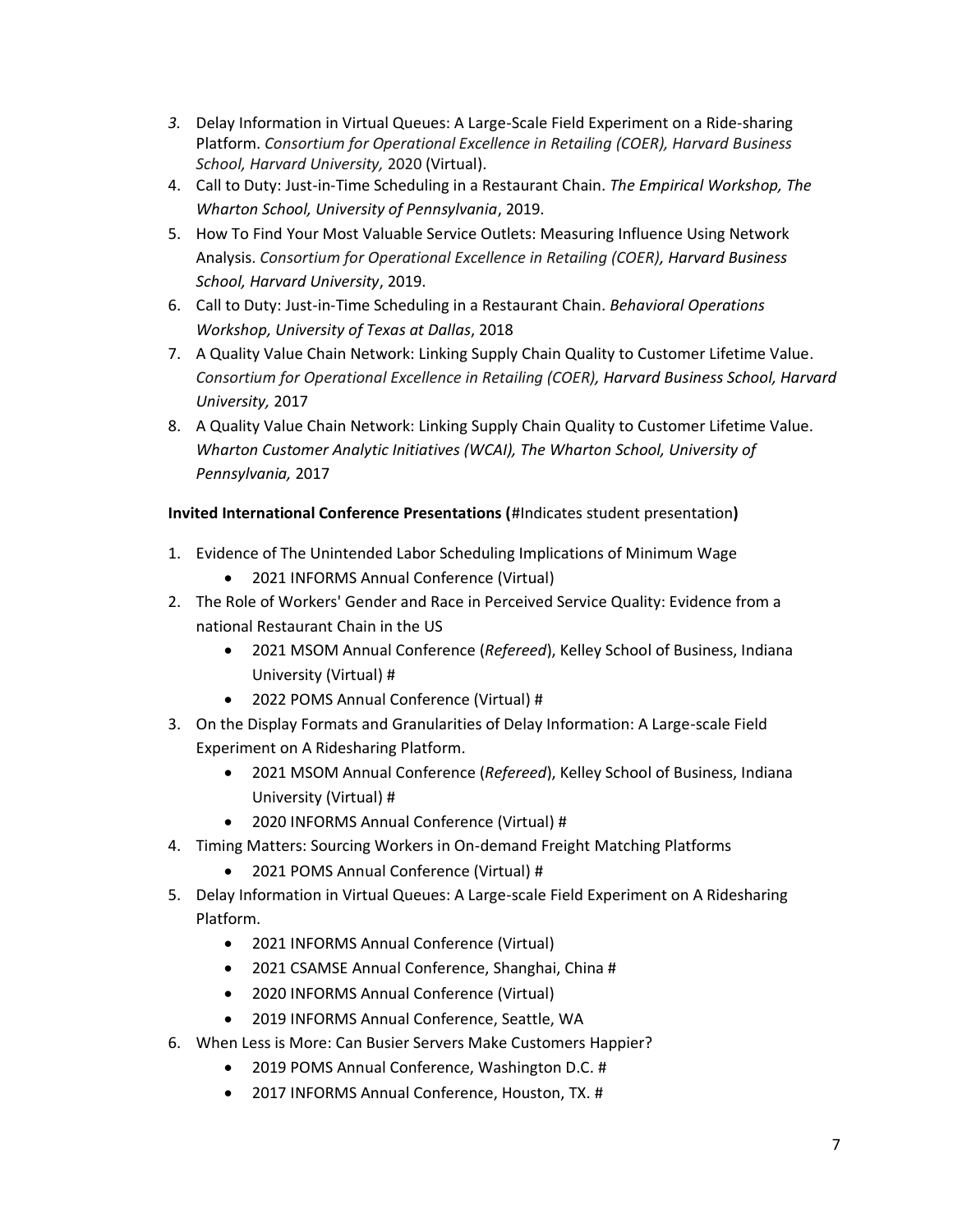- 7. Call to Duty: Just-in-Time Scheduling in a Restaurant Chain.
	- 2020 INFORMS Annual Conference (Virtual)
	- 2019 INFORMS Annual Conference, Seattle, WA #
	- 2019 POMS Annual Conference, Washington D.C. #
	- 2018 INFORMS Annual Conference, Phoenix, AZ #
- 8. How To Find Your Most Valuable Service Outlets? Measuring Influence Using Network Analysis.
	- 2020 INFORMS Annual Conference (virtual)
	- 2019 INFORMS Annual Conference, Seattle, WA
	- 2019 POMS Annual Conference, Washington D.C.
	- 2018 INFORMS Annual Conference, Phoenix, AZ
- 9. Linking Delay Announcements, Abandonment, and Service Time (Previously titled "Linking Delay Announcements, Abandonment, and Staffing: A Behavioral Perspective")
	- 2019 INFORMS Annual Conference, Seattle, WA #
	- 2019 POMS Annual Conference, Washington D.C.
	- 2018 INFORMS Annual Conference, Phoenix, AZ #
	- 2017 INFORMS Annual Conference, Houston, TX #
	- 2016 INFORMS Annual Conference, Nashville, TN #
	- 2016 Behavioral Operations Conference (*Refereed*), Madison, Wisconsin #
	- 2016 POMS Annual Conference, Orlando, FL
	- 2015 INFORMS Annual Conference, Philadelphia, PA #
	- 2015 POMS Annual Conference, Washington DC
- 10. The Reference Effect of Delay Announcements: A Field Experiment
	- 2019 INFORMS Annual Conference, Seattle, WA
	- 2018 INFORMS Annual Conference, Phoenix, AZ
	- 2018 MSOM Annual Conference (*Refereed*), Dallas, TX
	- 2017 INFORMS Annual Conference, Houston, TX
	- 2017 POMS Annual Conference, Seattle, WA
	- 2016 INFORMS Annual Conference, Nashville, TN
	- 2016 CSAMSE Annual Conference, Heifei, Anhui, China
	- 2016 POMS Annual Conference, Orlando, FL
	- 2015 INFORMS Annual Conference, Philadelphia, PA
	- 2015 POMS Annual Conference, Washington DC
	- 2014 INFORMS Annual Conference, San Francisco, CA
	- 2013 INFORMS Annual Conference, Minneapolis, MN
- 11. A Quality Value Chain Network: Linking Supply Chain Quality to Customer Lifetime Value
	- 2017 INFORMS Annual Conference, Houston, TX
	- 2017 CSAMSE Annual Conference, Heifei, Anhui, China
	- 2017 MSOM Annual Conference (*Refereed*), Chapel Hill, NC
	- 2017 POMS Annual Conference, Seattle, WA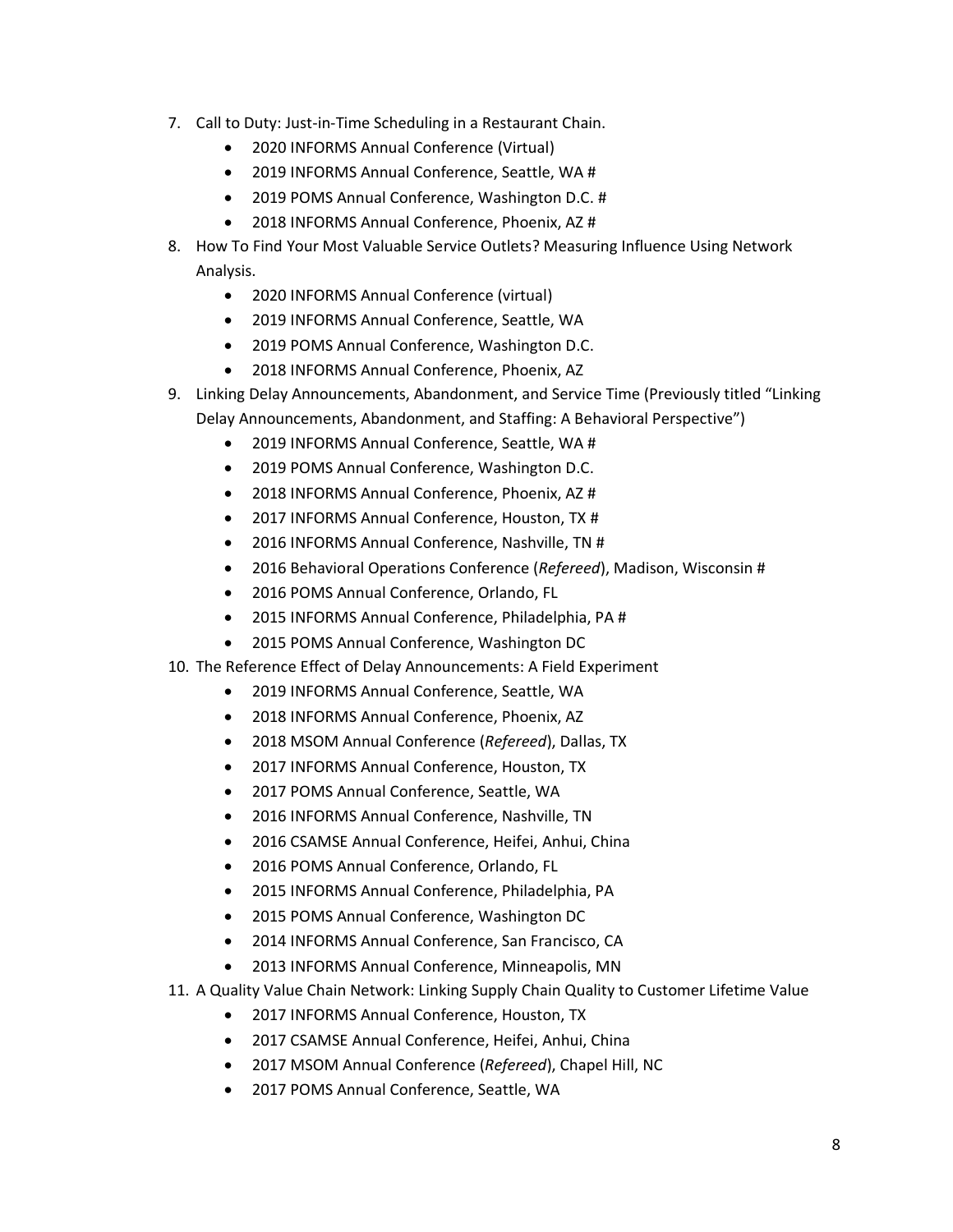- 2016 INFORMS Annual Conference, Nashville, TN
- 12. Managing Customer Expectations and Priorities in Services
	- 2017 INFORMS Annual Conference, Houston, TX
	- 2016 INFORMS Annual Conference, Nashville, TN
	- 2015 INFORMS Annual Conference, Philadelphia, PA
	- 2014 INFORMS Annual Conference, San Francisco, CA
	- 2014 MSOM Annual Conference (*Refereed*), Seattle, WA
	- 2013 INFORMS Annual Conference, Minneapolis, MN
	- 2012 INFORMS Annual Conference, Phoenix, AZ
- 13. How do Delay Announcements Shape Customer Behavior? An Empirical Study
	- 2016, CSAMSE Annual Conference, Heifei, Anhui, China
	- 2016 POMS Annual Conference, Orlando, FL
	- 2014 INFORMS Annual Conference, San Francisco, CA
	- 2013 INFORMS Annual Conference, Minneapolis, MN
	- 2013 MSOM Annual Conference (*Refereed*), Fontainebleau, France
	- 2012 INFORMS Annual Conference, Phoenix, AZ
	- 2012 MSOM Annual Conference (*Refereed*), New York, NY
	- 2012 POMS Annual Conference, Chicago, IL
	- 2011 INFORMS Annual Meeting, Charlotte, NC

## <span id="page-9-0"></span>**E. Grants and Contracts**

#### **E1. As Principal Investigator**

Title of Project: Improving Customer Experience through Delay Announcements Agency/Company: Xiaoju Science and Technology (Hongkong) Limited (DiDi Chuxing) Total Dollar Amount: \$23,783 Role: Principal Investigator (PI) Collaborators: Yong-Pin Zhou (PI) Period of Contract: Oct/15/2018 – Current Candidate's Share: \$7,875 (The rest is to support our PhD student Yiming Zhang)

## **E2. Proposals Submitted but Not Funded (Last Two Years)**

Title of Project: A Data-Driven Framework for Effective Policing and Crime Prevention Agency/Company: 2020 Small Bets Seed Grant Program, Georgia Institute of Technology (*Lottery-based grant that encourages interdisciplinary research within Georgia Tech*) Total Dollar Amount: \$74,887 Role: Principal Investigator (Co-PI) Collaborators: Yao Xie (Co-PI), He Wang (Co-PI), Trevor Goodyear (Co-PI), and Leigh McCook (Co-PI). Period of Contract: June 2020 – June 2021 Candidate's Share: \$11,000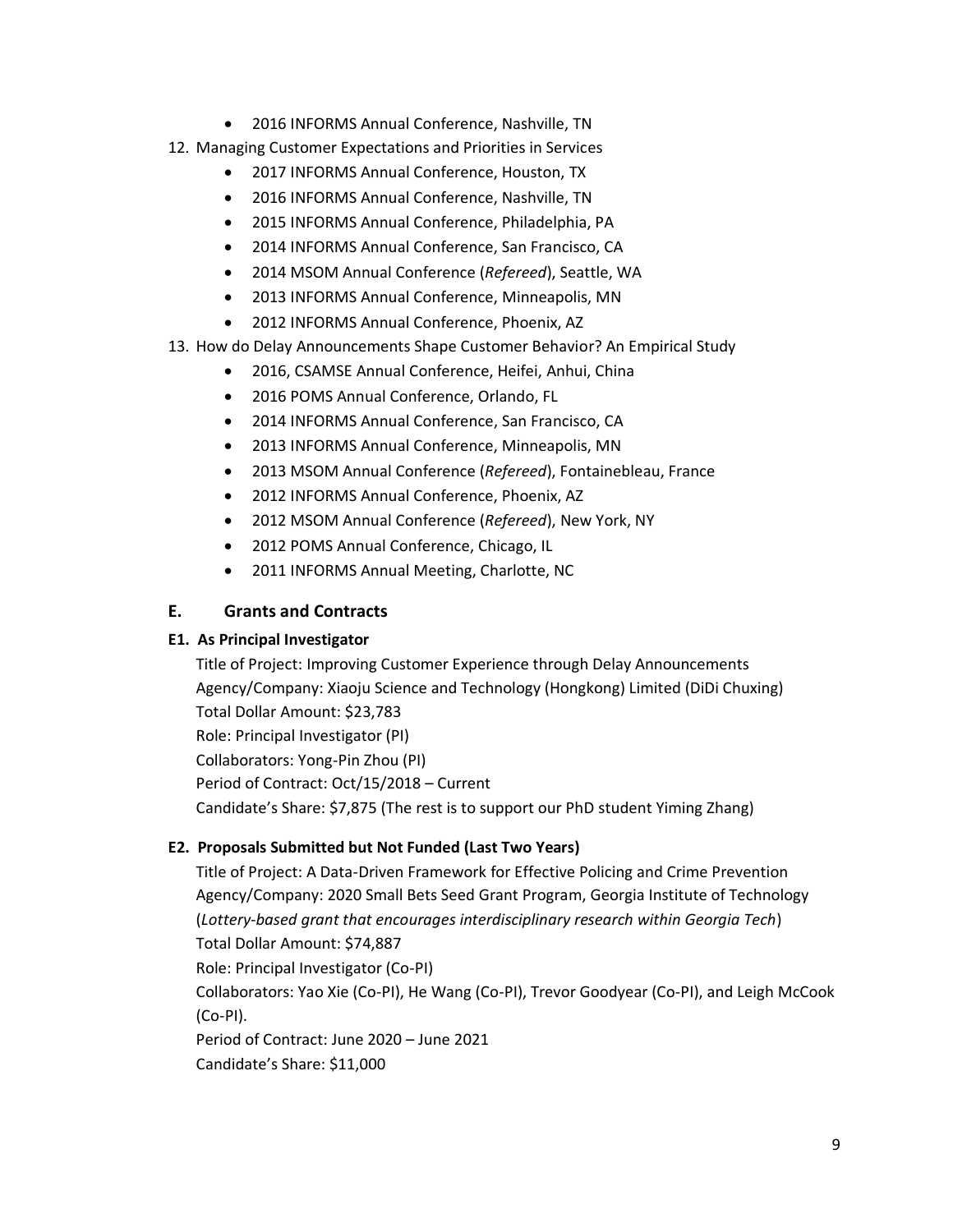## <span id="page-10-0"></span>**F. Other Scholarly and Creative Accomplishments**

No Data

#### <span id="page-10-1"></span>**G. Societal and Policy Impacts**

#### **Selected Full-article Media Coverages**

- 1. *The Wall Street Journal.* "More Hidden Costs in the Fight for \$15." June 22, 2021. ([Link\)](https://www.wsj.com/articles/more-hidden-costs-in-the-fight-for-15-11624401328)
- 2. *Bloomberg Businessweek.* "A Higher Minimum Wage Can Lead Employers to Lower Compensation." June 23, 2021. ([Link\)](https://www.bloomberg.com/news/articles/2021-06-23/a-higher-minimum-wage-can-lead-employers-to-lower-compensation)
- 3. *American Enterprise Institute for Public Policy Research (AEI.org).* "Who-d a-Thunk It? Mandated minimum wage increases have adverse effects and lead to lower compensation?" June 13, 2021. [\(Link\)](https://www.aei.org/carpe-diem/who-d-a-thunk-it-mandated-minimum-wage-increases-have-adverse-effects-and-lead-to-lower-compensation/)
- 4. *Foundation for Economic Education (FEE.org).* "Harvard Business Review: Minimum Wage Hikes Led to Lower Worker Compensation, New Research Shows." June 11, 2021. ([Link\)](https://fee.org/articles/harvard-business-review-minimum-wage-hikes-led-to-lower-worker-compensation-new-research-shows/)
- 5. The Cato Institute (cato.org). "Retailers Adjust Work Schedules to Offset Minimum Wage Hikes." June 14, 2021. ([Link\)](https://www.cato.org/blog/retailers-adjust-work-schedules-offset-minimum-wage-hikes)
- 6. Opportunity Washington. "New research suggests raising the minimum wage can reduce total compensation of hourly workers." June 23, 2021. ([Link\)](https://opportunitywa.org/new-research-suggests-raising-the-minimum-wage-can-reduce-total-compensation-of-hourly-workers/)
- 7. The Tennessee Star. "Commentary: Minimum Wage Hikes Led to Lower Worker Compensation, New Research Shows." June 13, 2021. ([Link\)](https://tennesseestar.com/2021/06/13/commentary-minimum-wage-hikes-led-to-lower-worker-compensation-new-research-shows/)
- 8. *Emerging.* "Make Flexible Scheduling Your Secret Weapon in 2021." March 1, 2021. ([Link\)](https://emerging.com/make-flexible-scheduling-your-secret-weapon-in-2021/)
- 9. *The Science Times.* "Unpredictable Work Schedules Negatively Affect Employee Performance, Restaurant Revenues." February 26, 2021. [\(Link\)](file:///C:/Users/qyu9gatech.edu/Dropbox%20(GaTech)/Admin/Tech%20Admin/Tenure/My%20Package/Submitting%20Packages/Unpredictable%20Work%20Schedules%20Negatively%20Affect%20Employee%20Performance,%20Restaurant%20Revenues)
- 10. *INFORMS Press Release.* "New Research Shows Unpredictable Work Schedules Impact Restaurant Revenue." February 25, 2021. [\(Link\)](https://www.informs.org/About-INFORMS/News-Room/Press-Releases/New-Research-Shows-Unpredictable-Work-Schedules-Impact-Restaurant-Revenue)
- 11. *University of Washington, Foster Research Brief*. "Minimum wage increase can exact an unintended toll on workers intended to benefit." March 22, 2021. [\(Link\)](https://foster.uw.edu/research-brief/minimum-wage-increase-can-exact-unintended-toll-workers-intended-benefit/)
- 12. *Georgia Tech Scheller News.* "The Unintended Labor Scheduling Implications of Minimum Wage: Research from Scheller Professor Qiuping Yu." March 4, 2021. [\(Link\)](https://www.scheller.gatech.edu/news-events/latest-news/2020/increasing-the-success-of-virtual-queues-research-from-scheller-professor-qiuping-yu.html)
- 13. *Georgia Tech Scheller News.* "How Algorithm-Driven Scheduling Can Hurt Profitability: Research from Scheller Professor Qiuping Yu." November 16, 2020. [\(Link\)](https://www.scheller.gatech.edu/news-events/latest-news/2020/how-algorithm-driven-scheduling-can-affect-profitability-research-from-scheller-professor-qiuping-yu.html)
- 14. *University of Miami News.* "Study: Advanced scheduling for workers is better for business." November 10, 2020. [\(Link\)](https://news.miami.edu/stories/2020/11/study-advanced-scheduling-for-workers-is-better-for-business.html)
- 15. *Georgia Tech Scheller News.* "Increasing the Success of Virtual Queues: Research from Scheller Professor Qiuping Yu." November 9, 2020. [\(Link\)](https://www.scheller.gatech.edu/news-events/latest-news/2020/increasing-the-success-of-virtual-queues-research-from-scheller-professor-qiuping-yu.html)
- 16. *University of Washington, Foster Research Brief.* "The hidden cost of just-in-time scheduling." March 15, 2019. [\(Link\)](https://foster.uw.edu/research-brief/hidden-cost-just-time-scheduling/)

#### **Selected Interviews**

- 17. *INFORMS Resoundingly Human Podcast (Featured Guest).* "Virtual queues: How managing wait time information can improve the customer experience." October 16, 2020. [\(Link\)](https://pubsonline.informs.org/do/10.1287/orms.2020.05.30p/full/)
- 18. *KCBS News Radio San Francisco (live interview).* March 1, 2021. [\(Link\)](https://www.audacy.com/kcbsradio)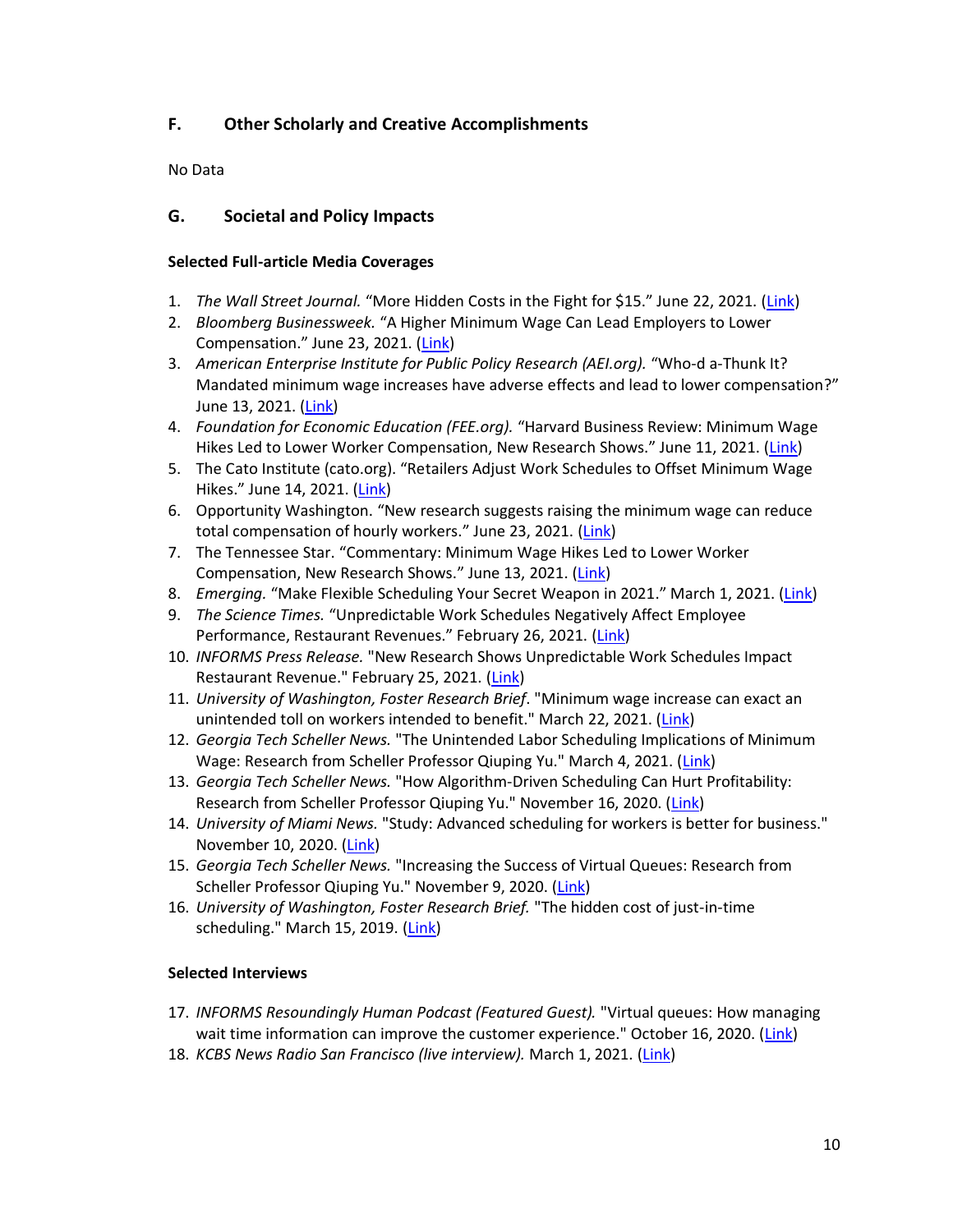#### **Selected Media Mentions**

- 19. Sacramento Bee. "California is trying a \$15 minimum wage. Is it time for \$20." Sep 8, 2021. [\(Link\)](https://account.sacbee.com/paywall/subscriber-only?resume=253228783)
- 20. Georgia Tech Sustainability Center News. "Sustainability Faculty Publish Op-Eds on Social Impact, Supplier Transparency, and Minimum Wage." Sep 24, 2021. ([Link\)](https://www.scheller.gatech.edu/centers-initiatives/ray-c-anderson-center-for-sustainable-business/news/articles/Sustainability-Faculty-Publish-Op-Eds-on-Social-Impact-Supplier-Transparency-and-Minimum-Wage.html)
- 21. *CMS WiRE.* "Getting Started with a Customer Experience Audit." May 20, 2019. [\(Link\)](https://www.cmswire.com/customer-experience/getting-started-with-a-customer-experience-audit/)

## <span id="page-11-0"></span>**H. Other Professional Activities**

#### **Consultant:**

- DiDi Chuxing: Virtual Queue Design, 2018 current.
- Independent Purchasing Cooperative, Inc. (Subway Restaurants): supply chain quality and franchise network management, 2015 – 2016.
- Red Robin Gourmet Burgers and Brews: customer lifetime value and workforce analytics, 2015 – 2018.

**Undergraduate Research Fellowship**, Complex Network, HKUST, Hong Kong, 2007

**Undergraduate Research Fellowship**, Computational Biophysics, Northwestern University, Evanston, IL, USA, 2008

## <span id="page-11-1"></span>**V. Education**

## <span id="page-11-2"></span>**A. Courses Taught**

#### **At Georgia Tech:**

- MGT 6400, Pricing Analytics and Revenue Management (Elective in full-time MBA, evening MBA, and Master in Analytics, 2020-Present)
	- o 5 Sections; Average class size: 38; Most recent evaluation (Interpolated median): 4.9/5.0.
- MGT 4367, Revenue Analytics (Undergraduate elective, 2020-Present)
	- o 3 Sections; Average class size: 28; Most recent evaluation (Interpolated median): 4.9/5.0.
- MGT 6203C Data Analytics for Business (Co-instructor, Elective in Master in Analytics, 2021 - present)
	- o 2 Section; Class size: 90; Most recent evaluation (Interpolated median): 4.7/5.0.

#### **At Indiana University:**

- BUS-P421, Supply Chain Management (undergraduate elective, 2015-2018),
	- o 14 Sections; Average class size: 36; Most recent evaluation (mean): 6.2/7.0.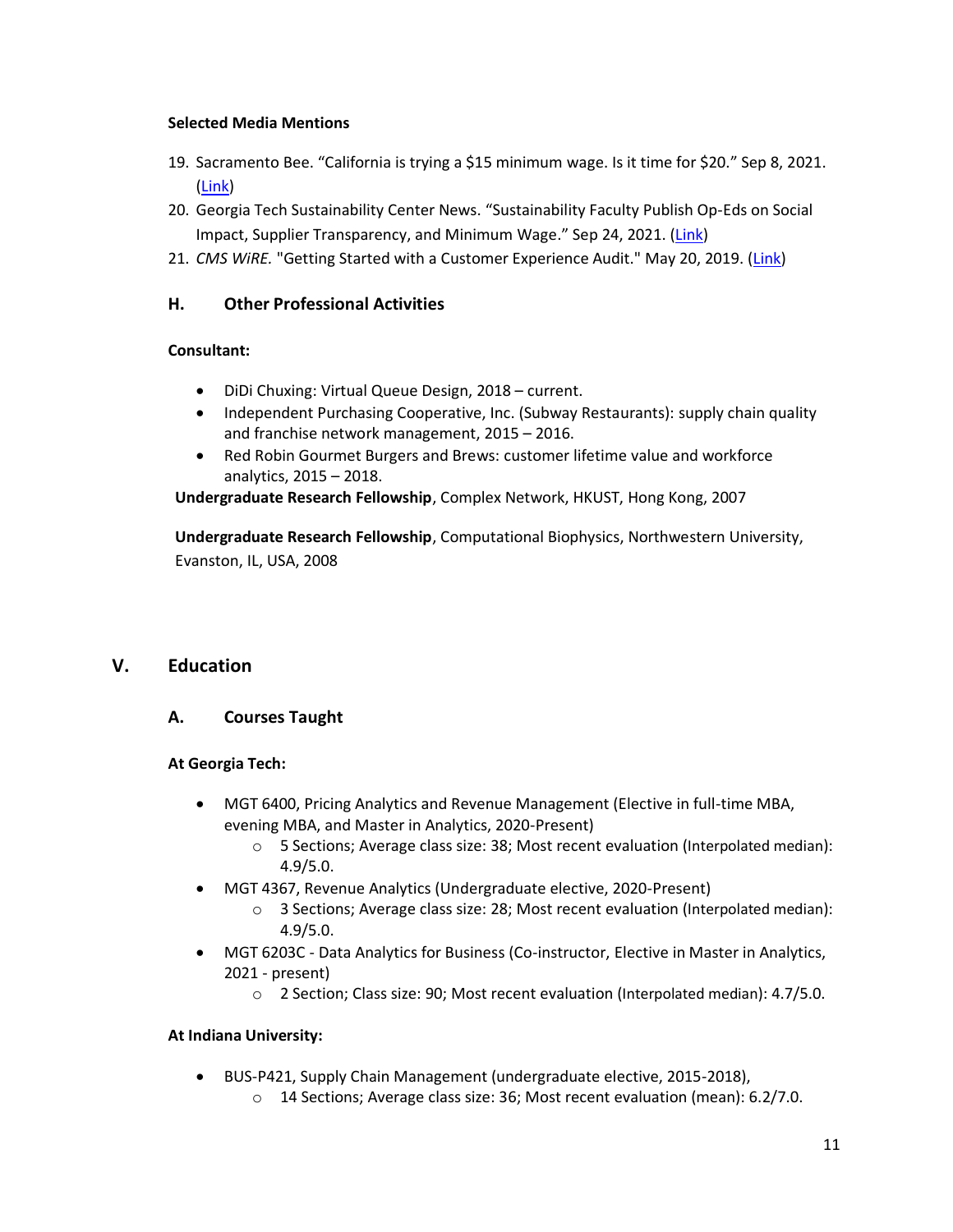- BUS-P635, Empirical Methods in Operations Management (PhD elective),
	- o 3 Sections; Average class size: 2; Most recent evaluation (mean): 6.5/7.0.
- X572, Business Analytics (Co-instructor, Online MBA Elective, Summer 2018)
	- o No teaching evaluation was collected

## <span id="page-12-0"></span>**B. Individual Student Guidance**

#### **Ph.D. Students**

- 1. Shubhobrata Palit (Dissertation Committee Member, since 08/2020 present), Georgia Tech, Expected to Graduate 08/2021.
	- a. Dissertation Title: Innovation and Supply Networks.
	- b. Placement upon Graduation: Assistant Professor, ESADE Business School, Barcelona, Spain.
- 2. Li Ding (Research Assistantship), Georgia Tech, 08/2020 12/2020.
	- a. Project Title: Fairness in Algorithm-driven Scheduling.
- 3. Yiming Zhang (Dissertation Committee Member & Co-author of all dissertation papers, 06/2018 - present), University of Washington, Expected to Graduate 06/2022.
	- a. Dissertation Title: Virtual Queue Management on Ridesharing Platforms.
	- b. I support Yiming's research through a grant and have arranged his internships at DiDi Chuxing together with Yong-Pin Zhou. I cannot serve as an official co-advisor due to the University of Washington policy.
	- c. Our first paper together (Yu et al [5]) was accepted by MS (fast track) in August 2021. It was recognized by multiple research awards and given extensive coverage in two HBR articles. Our second paper together (Yu et al [10]) is in preparation for submission to MS by August 2022. Preliminary results are available for our third paper together (Yu et al [12]). The insights and solutions identified in Yu et al [5,10] have been adopted and implemented by a major global ridesharing platform, across its entire platform, leading to an 80% improvement in customer wait experience.
- 4. Masoud Kamalahmadi (Dissertation Committee Member & Advisor of One Dissertation Paper and One Non-dissertation Paper, since 08/2016), Indiana University, Graduated 08/2020.
	- a. Dissertation Title: The Way We Work: The Impact of Work Design on Operational Performance in Services.
	- b. Placement upon Graduation: Assistant Professor, Patti and Allan Herbert Business School, University of Miami.
	- c. Prior to his graduation, our first paper together (Kamalahmadi et al [4]) won the Third Prize for the 2019 INFORMS Best Service Science Paper Award (Oct 2019) and was given a minor revision in MS (Jan 2020).
	- d. Quotes from Masoud's Dissertation Acknowledgments: "Qiuping is the reason I fell in love with econometrics. She has taught me a great deal about causality and empirical research. Through our interactions, I have not only become a more versatile researcher, but also learned to write better essays, for which I am deeply grateful."
	- e. After Masoud's graduation, I continue to mentor him on his empirical research. Our first paper (Kamalahmadi et al [4]) is now published in MS, and our second paper (Kamalahmadi et al [11]) is targeted for submission to MS by July 2022 (draft available).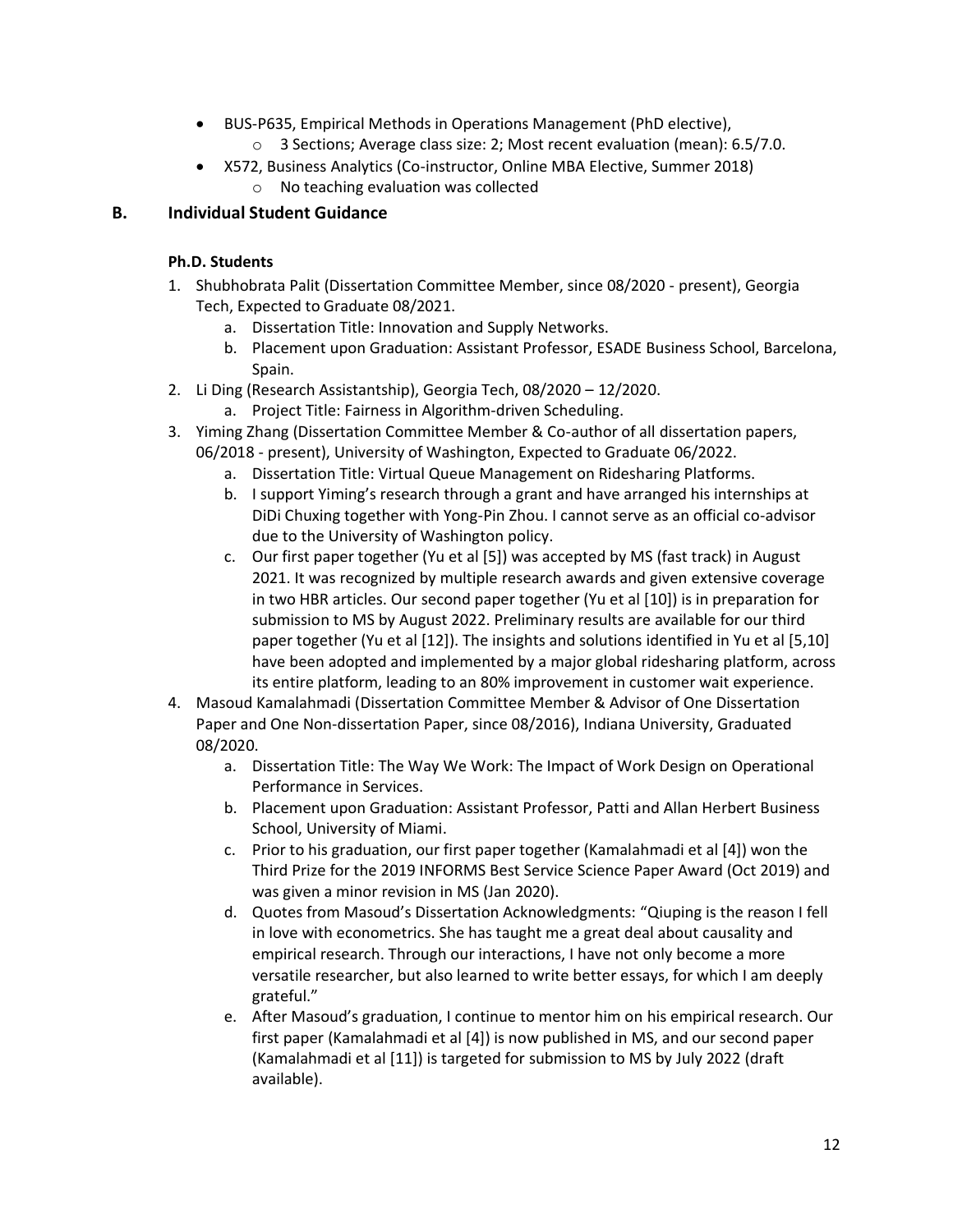- 5. Eric Webb (advisor of a non-dissertation paper, 2015-2018), Indiana University, Graduated 08/2018
	- a. Placement upon Graduation: Assistant Professor, Carl H. Lindner College of Business, University of Cincinnati.
	- b. Title of the paper: Linking Delay Announcements, Abandonment, and Staffing: A Behavioral Perspective. This paper was selected as one of the finalists for the 2017 IBM Service Science Best Student Paper Award.
- 6. Dan Palmateer (Research Assistantship), Indiana University, 08/2015-01/2016.
	- a. Project Title: Consumer-usage Information Sharing in cloud computing.

#### <span id="page-13-0"></span>**C. Educational Innovations and Other Contributions**

#### **Curricular Contributions at Georgia Tech**

- **Master in Analytics Course: Data Analytics for Business (MGT 6203C)**
	- $\circ$  The course is one-semester long and is comprised of 4 Modules (Basic, Finance, Marketing, and Operations). I teach the module on Analytics and Operations Applications.
	- o For this Module, I developed the content from scratch based on my research. It covers topics including virtual queue design, socially sustainable workforce management, and supply chain network design, which are all data driven. Besides the applications, the students also learn optimization and causal inference methods.
- **MBA and Undergraduate Courses: Pricing Analytics and Revenue Management (MGT 6400 & MGT 4367)**
	- $\circ$  I have introduced new topics based on my research, which include customer segmentation, capacity and revenue management at restaurants and on ridesharing platforms. I taught these topics using data from my own research collaborations with different companies.
	- o Students learn how to analyze the data, estimate machine learning and optimization models using both Excel and R. I have created more content on R programming to ease students' transition to code in R for comprehensive projects in this class.

#### **Curricular Contributions at Indiana University:**

- **PhD-level Course: Empirical Methods in Operations Management (P635)**
	- o I have developed this class from scratch. It covers a wide range of causal inference and machine learning methods including structural estimation, instrumental variables, sample selection methods, regression discontinuity, difference-in-difference, propensity score matching, field-experimental design, LASSO, natural language process, and recommendation algorithms.
	- o The students learn each method through multiple applications and developing their own research proposals.
- **Online MBA Course: Business Analytics**
	- o The course is comprised of 6 Modules. I taught one of these 6 modules, which is on Service Profit Chain.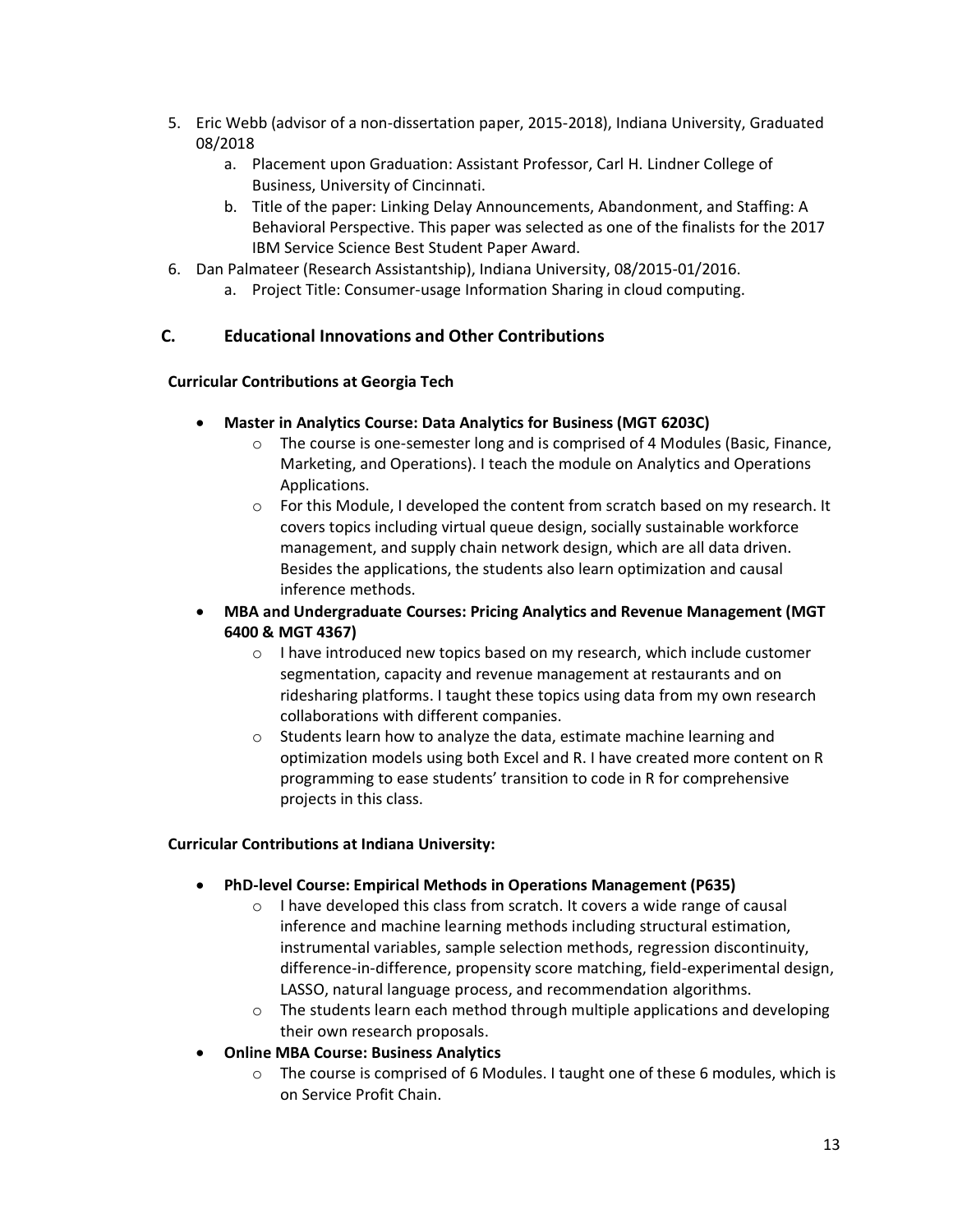- o For this Module, I developed the content from scratch based on my research. It is about how operational drivers, such as Staffing, Scheduling, and supply chain quality, impact consumer experience and drive firm's profitability.
- o I taught these topics using data from my research collaborations with two national restaurant chains in the US.

## <span id="page-14-1"></span><span id="page-14-0"></span>**VI. Service**

#### **A. Professional Contributions**

- Co-Chair, Sustainable Operations Cluster, CORS-INFORMS 2022 International Conference
- Co-Chair, MSOM Service Management SIG Cluster Chair, INFORMS 2021
- Committee Member, MSOM Service Management SIG Best Paper Award, 2020
- Co-Chair, MSOM Service Management SIG Conference, 2020 (planned but canceled at last minute due to COVID-19)
- Invited Session Chair for:
	- a. INFORMS: 2016, 2017, 2018, 2019, 2020, and 2022
	- b. POMS 2015, 2016, 2017, 2018, and 2019.
	- c. CSAMSE Annual Conferences 2016, 2017, and 2018.
- Referee for: Management Science, Operations Research, MSOM, POMS, Journal of Operations Management, Naval Research Logistics, Service Science, International Conference on Information Systems.
	- o I have written in total over 90 referee reports since 2015.
	- o I won the MSOM Meritorious Service Award, 2018, 2019, 2020 and 2021.
	- o I won the MS Meritorious Service Award, 2016, 2017 and 2021.
- Judge for the MSOM Practice-Based Research Competition, 2020.
- Judge for the MSOM Student Paper Competition, 2020 and 2021.
- Judge for Service SIG of MSOM, 2018, 2019, 2020, 2021, and 2022.
- Judge for Supply Chain Management SIG of MSOM, 2022.
- Judge for Sustainable Operations SIG of MSOM, 2022.
- Judge for INFORMS Behavioral Operations Management Section Best Working Paper Competition, 2018, 2019, 2020 and 2021.
- Judge for the CSAMSE Annual Conference Best Paper Award 2020, 2021

#### <span id="page-14-2"></span>**B. Public and Community Service**

No Data

## <span id="page-14-3"></span>**C. Institute Contributions**

#### **At Georgia Tech:**

- College level: Committee Member, Scheller College of Business Honors Committee, 2021 and 2022.
- Area level: Co-organizing Research Seminars, 2019-present.
- Area level: Actively participate in faculty recruitment (screening resumes, interviewing, and meeting candidates, and attending job talks), 2019-2020.
- College level: Presenter, Scheller PhD Workshop, Fall 2019.